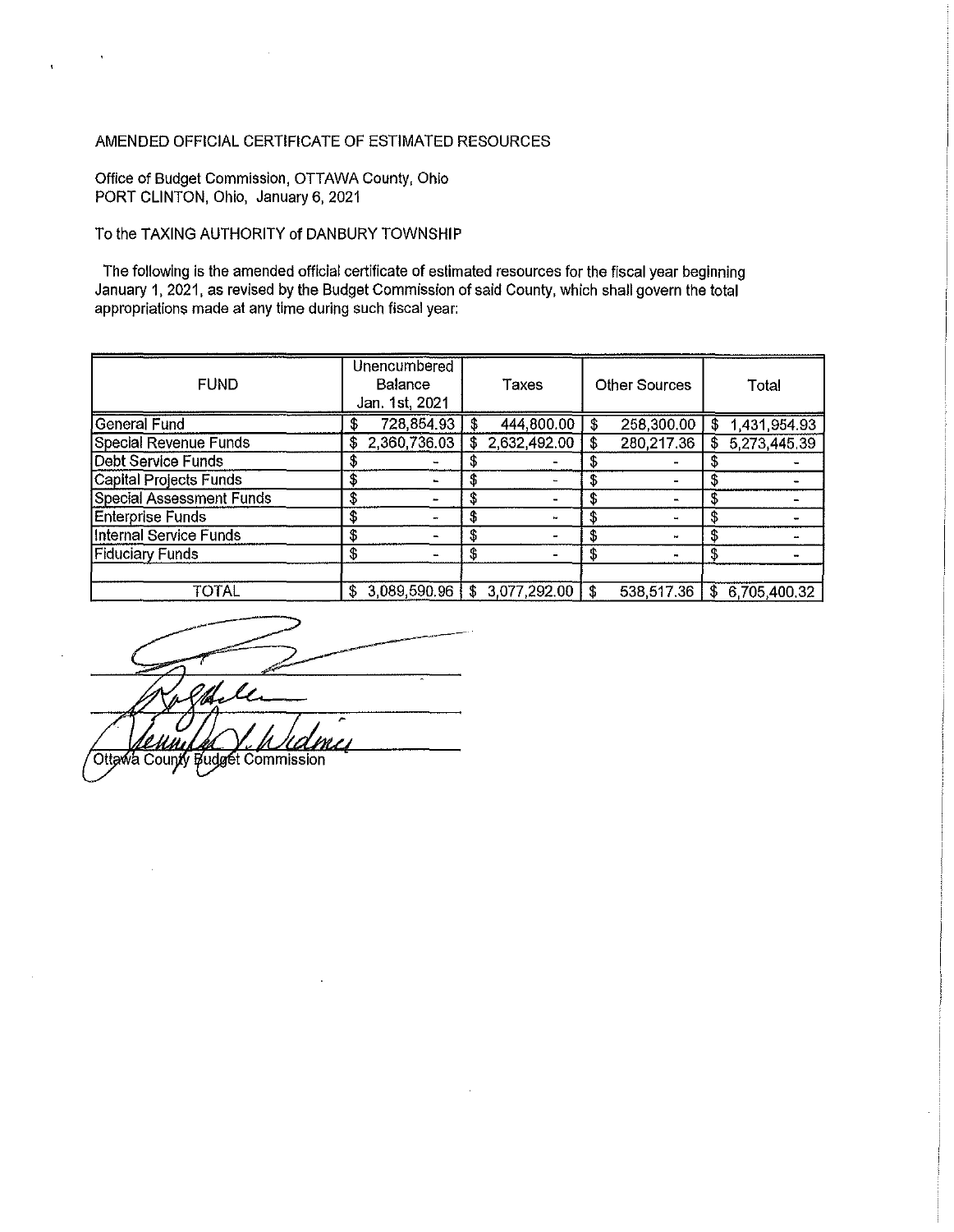| <b>FUND</b>                                       |               | <b>Unencumbered</b><br>Balance<br>Jan. 1st, 2021 |                           | Taxes                       |                           | <b>Other Sources</b>     |                           | - Total      |
|---------------------------------------------------|---------------|--------------------------------------------------|---------------------------|-----------------------------|---------------------------|--------------------------|---------------------------|--------------|
| Special Revenue Funds                             |               |                                                  |                           |                             |                           |                          |                           |              |
| MVL Tax Fund                                      | \$            | 150,602.83                                       | \$                        | ۰                           | \$                        | 58,362.54                | \$                        | 208,965.37   |
| Gasoline Tax Fund                                 | \$            | 120,985.79                                       | $\overline{\$}$           |                             | \$                        | 127,908.16               | \$                        | 248,893.95   |
| Road and Bridge Fund                              | \$            | 703,624.95                                       | $\overline{\mathbf{3}}$   | 475,400.00                  | \$                        | 56,104.86                | \$                        | 1,235,129.81 |
| Cemetery                                          | \$            | 37,257.86                                        | \$                        |                             | \$                        | 13,451.35                | \$                        | 50,709.21    |
| Police                                            | \$            | 254.523.91                                       | \$                        | 1,173,592.00                | $\overline{\mathbb{S}}$   |                          | \$                        | 1,428,115.91 |
| <b>Fire District</b>                              | \$            | 197,013.23                                       | \$                        |                             | \$                        | 24,390.45                | \$                        | 221,403.68   |
| Zoning                                            | \$            |                                                  | \$                        |                             | \$                        |                          | \$                        |              |
| <b>EMS</b>                                        | \$            |                                                  | $\overline{\$}$           |                             | \$                        |                          | $\overline{\$}$           |              |
| Drug Law Enforcement                              | \$            | 863.34                                           | \$                        | $\ddot{ }$                  | s                         | 4                        |                           | 863.34       |
| <b>Enforcement &amp; Education</b>                | \$            | 7 348 78                                         | $\overline{\$}$           |                             | Ŧ                         |                          | \$                        | 7 348.78     |
| Coronavirus Relief Fund                           | \$            | 25,569.19                                        | $\overline{\$}$           |                             | 3                         | ٠                        | $\overline{\mathbf{3}}$   | 25,569.19    |
| Fire Levy 1.7 Mills                               | \$            | 860,931.15                                       | $\overline{\mathfrak{s}}$ | 983,500.00                  | $\overline{\mathbf{3}}$   | 4                        | \$                        | 1,844,431.15 |
| CPT-2015                                          | \$            | 2.015.00                                         | \$                        |                             | \$                        |                          | \$                        | 2,015.00     |
| DARE Grant 16-17                                  | \$            |                                                  |                           |                             | T                         | i.                       | $\overline{\mathfrak{s}}$ |              |
| TOTAL SPECIAL REVENUE                             |               | \$2,360,736.03                                   |                           | $\overline{3}$ 2,632,492.00 | \$                        | 280,217.36               | \$                        | 5,273,445.39 |
| Debt Service Funds                                | $\ddot{\Phi}$ | w.                                               |                           |                             | \$                        | $\overline{\phantom{a}}$ | \$                        |              |
| TOTAL DEBT SERVICE                                | \$            |                                                  | \$                        |                             | $\overline{\mathcal{E}}$  |                          | \$                        |              |
| <b>Capital Project Funds</b><br>Clean Ohio Trails | \$            | $\bullet$                                        | \$                        |                             | $\overline{\mathbf{3}}$   |                          | $\ddot{\bm{v}}$           |              |
| <b>BWC Safety Grant Fire/EMS</b>                  | 3             |                                                  | \$                        |                             | $\overline{\mathfrak{s}}$ |                          | \$                        |              |
| <b>Recreational Trails Fund</b>                   | \$<br>\$      |                                                  | \$                        |                             | $\overline{\$}$<br>\$     |                          | \$                        | u,           |
| <b>TOTAL CAPITAL PROJECT</b>                      |               |                                                  | Ţ.                        |                             |                           |                          | ţ,                        |              |
| Special Assessment Funds                          |               |                                                  |                           |                             |                           |                          | \$                        | ä.           |
| TOTAL SPECIAL ASSESSMENT                          | \$            |                                                  | \$                        |                             | \$                        |                          | \$                        |              |
|                                                   |               |                                                  |                           |                             |                           |                          |                           |              |